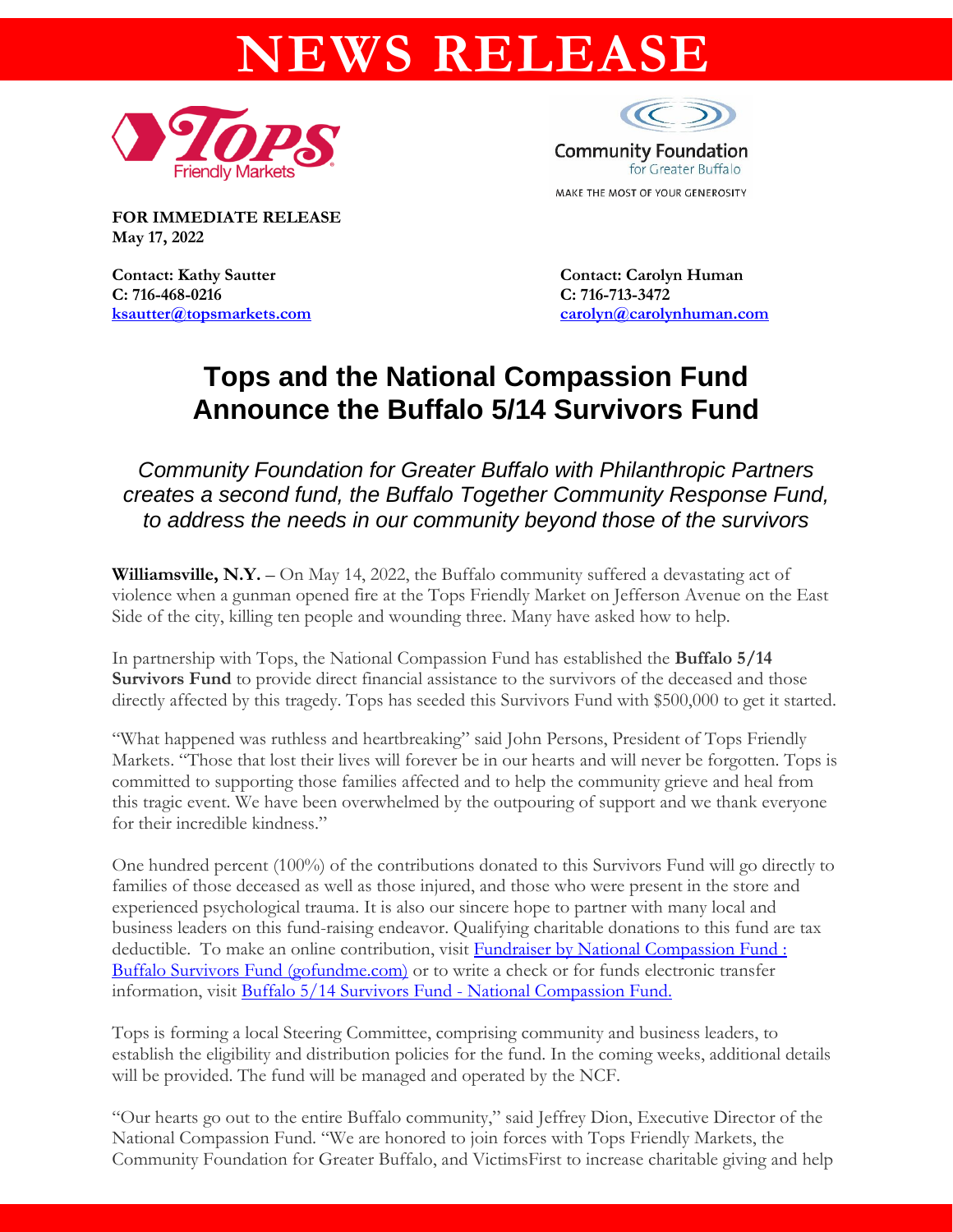meet the overwhelming needs of the survivors of this atrocity. We stand in solidarity with all those impacted by gun violence."

All who wish to sign-up for updates on the progress of the fund and plans for distribution are asked to complete the contact form on the Compassion Fund website at https://nationalcompassionfund.org/ fund/buffalo-survivors-fund.

"We want to commend Tops for its thoughtful leadership in partnering with the National Compassion Fund to provide direct financial assistance to the survivors of the deceased and those directly affected by this tragedy. The Community Foundation has received an outpouring of support from near and far asking how to help our community move forward. In response, dozens of local funders have come together to establish the Buffalo Together Community Response Fund coordinated by the Community Foundation for Greater Buffalo and United Way of Buffalo & Erie County," said Clotilde Perez-Bode Dedecker, President and CEO of the Community Foundation for Greater Buffalo. "Together, we must double down – all of us, from every corner of Buffalo and beyond – to end racism. This is the only way to create real change and emerge from the darkness of this heinous act."

"United Way is dedicated to supporting and amplifying the efforts of our partner organizations who are working diligently to provide relief and restoration to the Jefferson Avenue community that has been so painfully disrupted," says Michael Weiner, President & CEO of United Way of Buffalo & Erie County. "The Buffalo Together Community Response Fund will provide important resources for both immediate community needs and long-term recovery."

This collaborative effort is built upon a collective desire to take action and to work to address immediate needs in our community, long-term community rebuilding, and systemic issues that have marginalized communities of color. While still in the early stages of development, the group will listen to and learn from communities of color to develop specific guiding principles and processes for directing the Buffalo Together Community Response Fund resources. Visit www.BuffaloTogetherFund.org to learn more.

 $#$   $#$   $#$ 

#### **About the National Compassion Fund**

The National Compassion Fund is a  $501(c)3$  nonprofit that collects and distributes charitable contributions in the aftermath of mass casualty crimes. It is a subsidiary of the National Center for Victims of Crime, the nation's leading resource and advocacy organization for crime victims and those who serve them. www.nationalcompassionfund.org

### **About Tops Friendly Markets**

Based in Williamsville, NY, Tops Markets currently operates 150 grocery stores in New York, Pennsylvania, and Vermont, including five that are run by franchisees. As the largest private, forprofit employer in Western New York, with over 14,000 associates, the company is dedicated to providing sustainably sourced, high-quality products, while helping its communities flourish via support for programs that eradicate hunger and disease, educate youth and reduce environmental waste and energy consumption. For more information, visit [www.topsmarkets.com.](http://www.topsmarkets.com/)